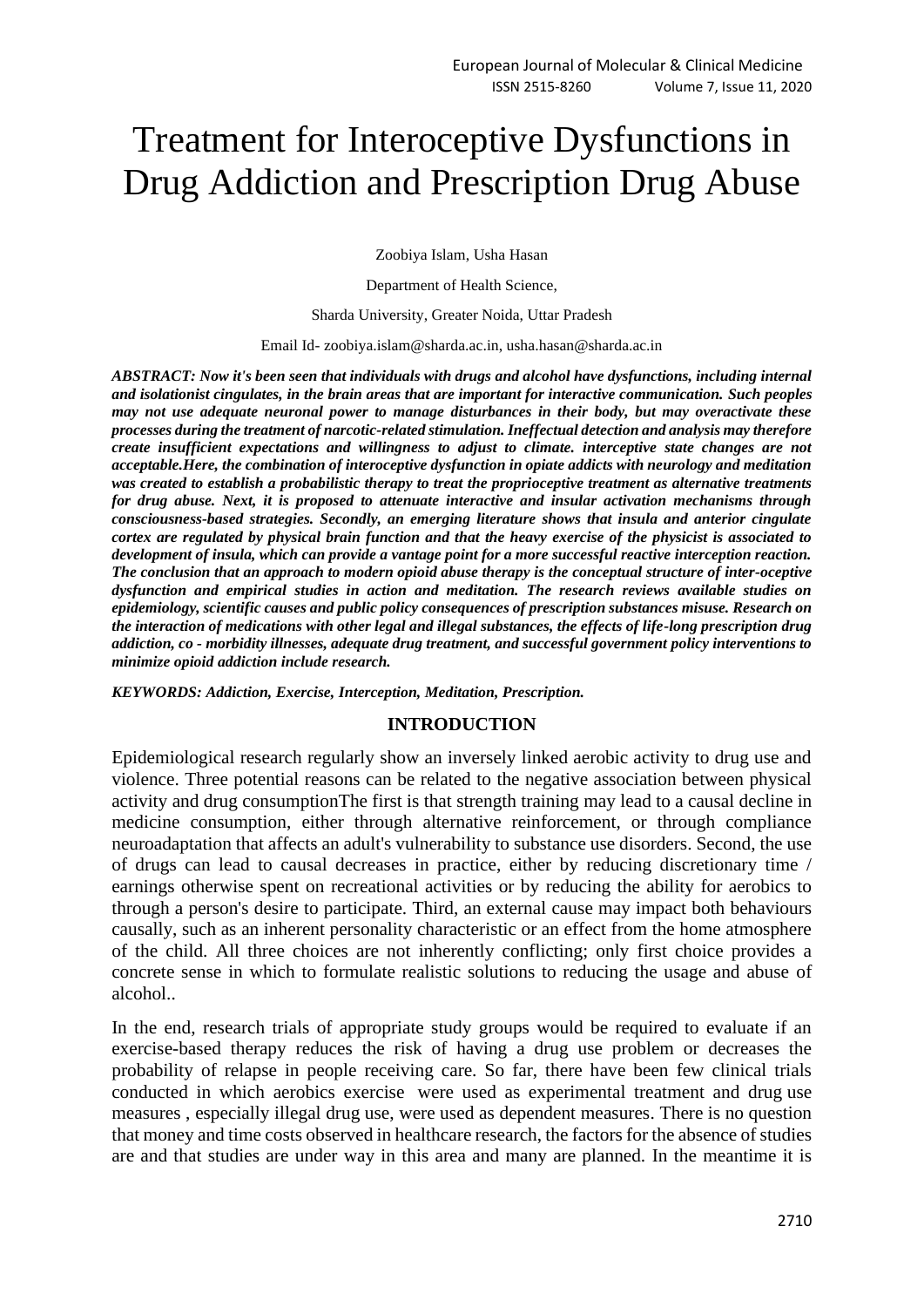important to work preclinically to evaluate the possible effect of aerobic practice on medicines and to identify key factors that affect the relationship [1].

Interoception involves the acceptance, processing and integration of Signals relevant to the body along with external stimuli affecting motivated behaviour. This maintain effective fundamentally the way people disregard or handle drugs; various conceptualizations of surveillance would include their meaning as the state of a person at a particular time; or as body-related knowledge that detects consciously at a particular time; responsiveness, or precision of sensing element. Interoception offers an anatomical structure to define pathways geared towards modulating the individual's internal condition.

The system involves peripheral receptors, c-fiber afferents, spinothalamic projections, the rear thalamic nuclear, unique thalamic nuclei and the occipital insula such as with the "Anterior Cingulate Cortex" (ACC). Core to the principle of surveillance is that specific signals from the body-state provide a rich and highly coordinated stream of knowledge that determines how a person participates in motivated actions. Interception is especially related to homeostasis which means that the driven response or avoidance behaviour of a person towards stimuli and resources in the outside environment is aimed at preserving a balance [2].

Insular cortex is a complex brain structure, macro-distributed again from back to the fore insula on the front and top of the axis, microscopically as granular, agranular even dysgranular. The earlier cluster activates internal thought primarily, while development, emotion but consciousness also activate the rear. In addition, the anterior insula appears to have a pivotal influence on the dynamics between executive control networks and default-mode, potentially in conjunction with the ACC. The insula is used as the core of the social communication of the brainstem so that somatosensory associated afferents exit the posterior insula and are combined with the inner body and are re-presentated as complex sensing systems in the dorsal insula cortex. A further meta-analysis shows that the anterior insula is necessary for empathic concern but some dispute has emerged. The ACC was named for analysis by others as the limbic motor cortex, which is considered to be the essential link for cognitive which emotion regulation. In general, Von Economoneurons, which are layer-V neurons in the frontoinsular cortex and ACC, were involved in the ACC Integrating Function. Nonetheless, the question whether different ACC parts are conducted in different systems and whether such mechanisms are separated for particular purposes is still widely debated. On the one hand, some researchers suggested an anatomical ACC topography consisting of subgenital, anterior and pregenous cortex of mid-cytology that are cell cycle-architecturally indistinguishable and have specific links to several other parts of the brain. Especially when rostral ACC (which includes sub- and pre-genuine ACCs) for emotional purposes is necessary expression, it is assumed that the dorsal or mid-cingulate cortex may enforce prefrontal control and management of emotion. There is still a significant difference, though, between the ACC's "cognitive" section and the mid-cingulate region that expresses anxiety and discomfort. This association is consistent with the assumption that ACC dorsal-caudal regions the medial cerebral cortex systematically assess and monitor depressive impulses. [3].

Depending on an imagery meta-analysis, multiple studies have suggested that negative consequences, pain and executive function activate a superimposed region in the mid-cortex anterior to a reinforcing unit with the motor areas medium for transmitting negative impacts and actions. Particularly the ACC was recommended to facilitate the compilation and maintenance, using a method also for hierarchical strengthening of extended, context-based risk typically that concentrate on shared goals.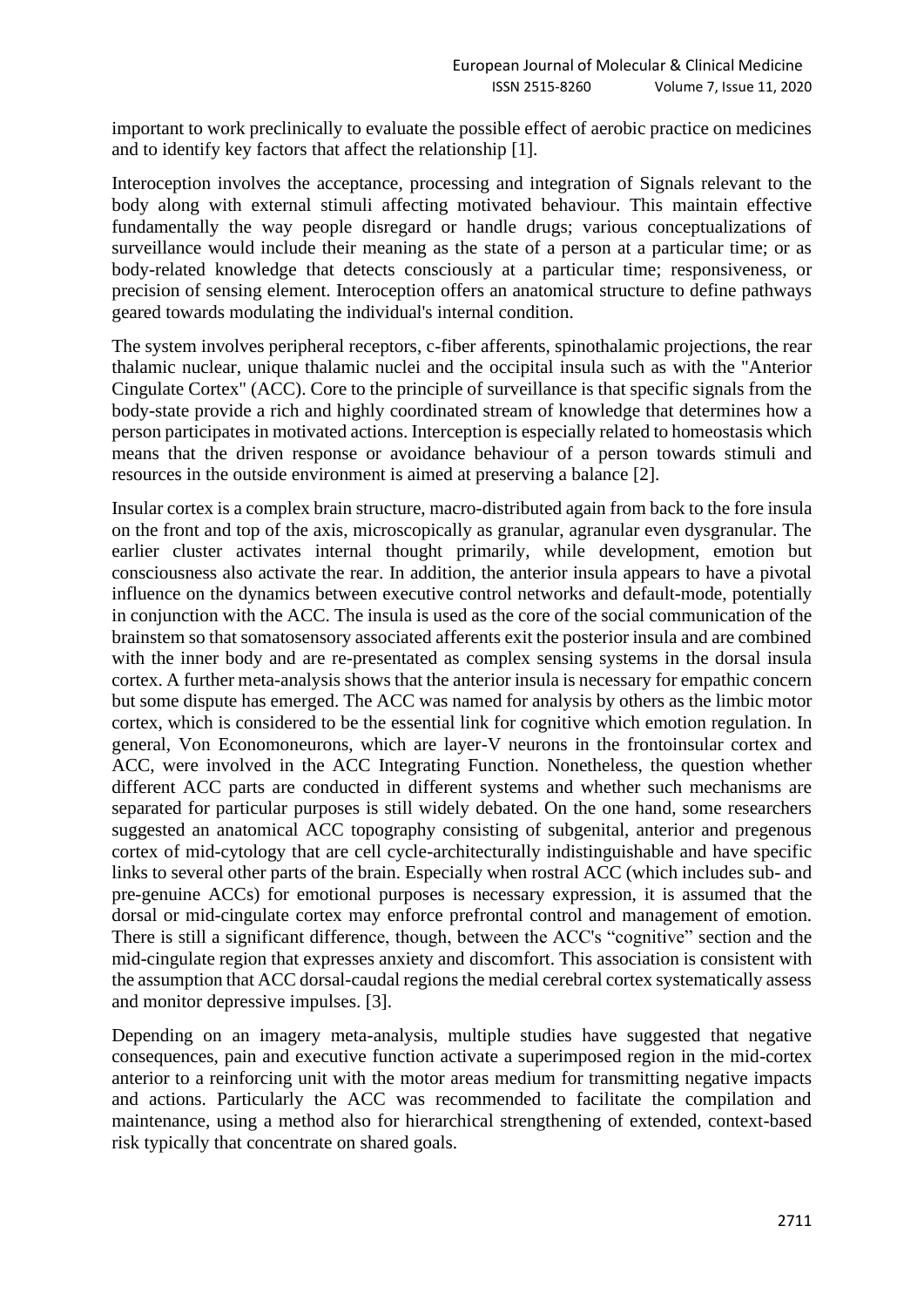This theoretical view of ACC research is consistent with the notion that this method orchestrates strategies or avoidance behavior in sensitivity to, inter alia, individual inner ear conditions of maintaining homeostasis disorder. This characteristic of the ACC is accompanied by the simple anatomy and function between the anterior insula and the ACC. This systematic view is often consistent with a conceptualisation of the specific analysis processes which may be performed throughout this context and which focus on high recall [4].

During the decision cycle, for instance, a specific group of neurons in ACC appears to just use a single method of processing that focuses on empirical reward errors, using positive and negative values. Some even indicated that the ACC codes noteworthy estimated defects in appetite and aversive conditions. Finally, the activation in the ACC rostral correlates with a cognitive bias, which is based on the discrepancy between some of the expectations of someone else and their behaviour.

## **MODULATING INTEROCEPTIVE SYSTEMS**

It can be done to modulate a person's handling and integrate afferent processing from the inner body. The basic idea is that the alteration of such processes influences the manner in which an person absorbs drug-related signals because of its possible impact in the used. Here, studies concentrated on two methods, which were employed and with which there is some observational proof of their efficacy in the treatment of opioid abuse. First, the strategies are need to be addressed to consciousness that seek to build a non-judgmental understanding of the interactions inside the body as a result of activities taking place in the life of the individual. Second, the importance of physical exercise in treatment is determined, which produces an acute interoceptive processing perturbation from the bottom up.

### *Mindfulness Approaches:*

It can be done to mimic a person's handling and integrate afferent processing from the inner body. The basic idea is whether the alteration of such pathways influences the manner for which an person absorbs drug-related information because of its possible impact in the used stress induced sequelae (e.g. self-reported tension, psychiatric effects, improvements in neuroendocrine) correlated with persistent sequelae have been found to be decreased, which are linked with the disorders of mental health, medical conditions and non-clinical populations.

Experienced meditators often experience significant gray matter concentration and in anterior insula that can result from care-related change. Others have said that the degree of careful treatment was associated to more efficient relief of pain, enhanced inhibitory control, higher rates of interception in anterior dysgrain insula and disrupted functional contact here between dorsal motor nucleus prefrontal cortex and longitudinal insula. Asked to take together, interception and online focus education improves insula performance and neural networks due to the processing of participants aware[5].

A literature shows that mind-based opioid dependency treatment approaches can reduce the risk of reoccurrence. These strategies are based from a mechanical factor of perspective to increase the perception of damage, with a special emphasis on embracing stressful conditions or difficult circumstances without responding with the normal Influence. There are a small percentage of well-designed experimental laboratory and clinical trials studies of approaches to mindfulness in alcohol dependence, smoking, and illegal drug use.

### *Effects of Exercise for the treatment of Drug Abuse:*

Experimental criteria may be modified using the medication self-administration technique to model the various developmental stages of alcohol usage and misuse (e.g., retention,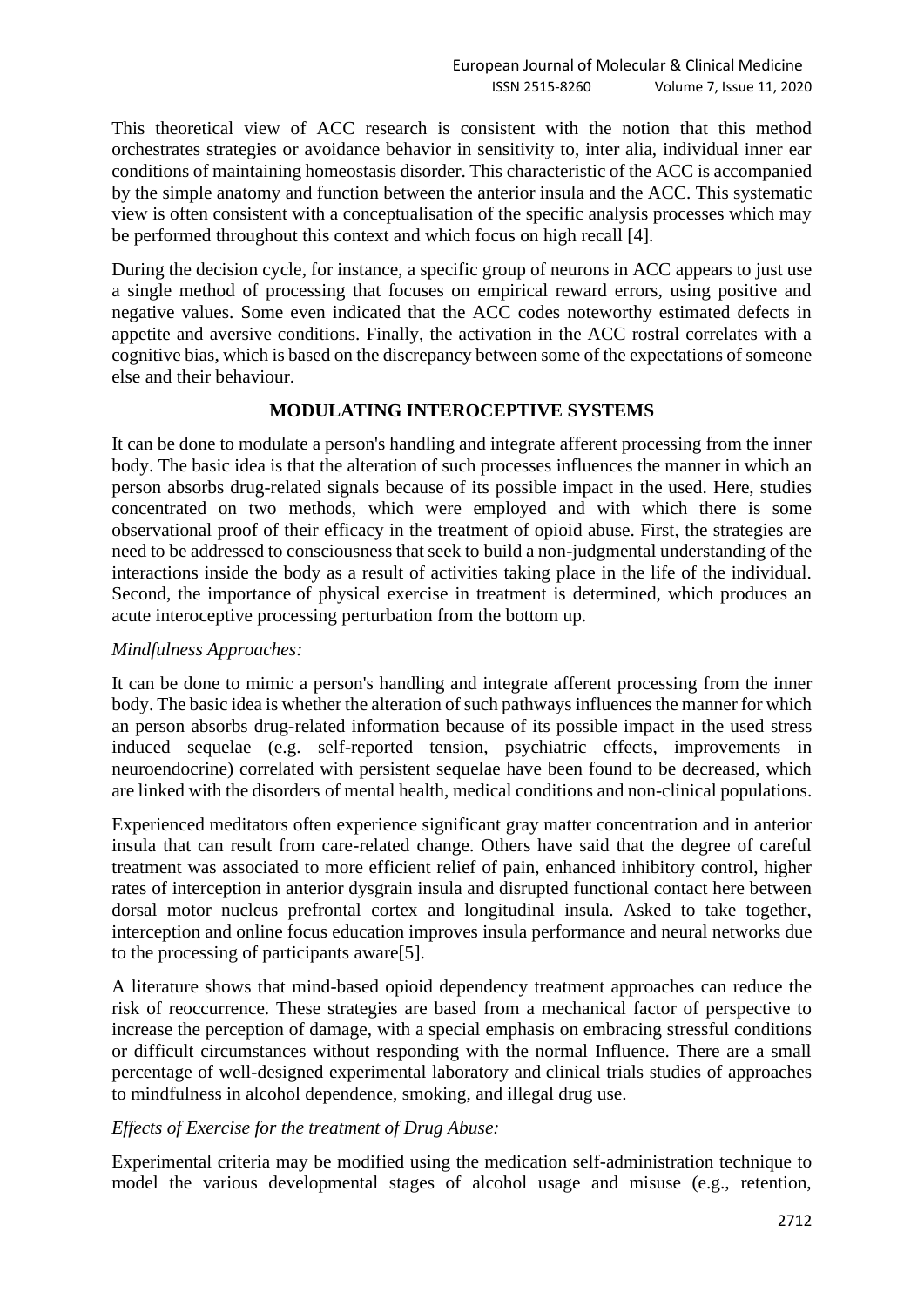acquisition, progression, binge, and relapse / reinstatement). Such addiction behavioural constructs offer a forum from which researchers may objectively examine approaches that avoid, mitigate or eradicate unhealthy types of opioid usage across multiple developmental phases of a substance use disorder. Recent reports show that activity in many of those phases decreases opioid self-administration.

A variety of drugs were investigated in these trials but the main focus was paid to amphetaminelike products and cocaine. A small range of self-administration trials investigated the impact of exercise with substances other than amphetamines and cocaine on substance consumption. Experienced meditators often experience significant gray matter concentration and in anterior insula that can benefit from care-related change. Others have also shown that degree of careful treatment was associated to more efficient treatment of pain, enhanced sensory stimulation, higher rates of interception in anterior dysgrain insula and disrupted functional contact here between dorsal motor nucleus frontal cortex and longitudinal insula. Chosen to take combined, interception and online focus education improves insula performance and neural networks processed of participants aware [6].

They also noted that simultaneous exposure to a running ball reduced the excessive drinking in specimen mices using an unrestrained two-bottle choice protocole; however, the consuming technique modeling binge like alcohol consumption could not reduce consumption of ethanol in restricted access. Considering these results , researchers indicated which rats with running wheel exposure drank greater ethanol during the re-introduction process of 2-3 weeks than a group of sedentary treated mice. Further investigation meanwhile, the volunteer wheel driving ethanol intake was not affected. Many of these contradictory findings can also be explained by methodological adjustments between different studies, but also more research is required before the potential feasibility of exercise-based therapies in populations with alcohol dependence can be concluded. In opioid study, a clear pattern is evident in relation to those with ethanol. Induced exercise procedures were used by researchers to study the effects of physical activity in the autonomy of opioids. Run in rats with really no previous experience with ego-administering medicines for 70 minutes / day for 26 straight days reduced the reaction to a moderate dose of morphine. [7].

In support of these findings , researchers reported inhibitory effect on the self-administerment of heroin. This study decreased reaction in a wide variety of heroin doses in participant wheels operating in a house cage for 8 weeks (6 weeks prior to initial exposure to heroin plus 2 weeks following initial presentation to heroin). These findings suggest that physical activity can reduce the impact of muopioid agonists and can be a effective therapy in populations that abuse opioids. Although the overwhelming amount of exercise studies in human toxicity focuses on cigarettes and methamphetamine, very little research has been performed by animal scientists. Preliminary results from re-establishment procedures nevertheless indicate that in research facilities, activity successfully reduces nicotine-seeking behaviours Researchers studied the influence of physics on the consequent nicotine searching steps through cessation (22 h / day for a total of 9 days). Because humans who smoke typically continue to smoke during puberty, rats have also been provided nicotine exposure during puberty (starts on postnatal day 26) [8].

A variety of behavioural / psychological factors are possibly leading to the positive impact of exercise on self-administering opioid controls. Above everything, movement acts as an alternate, non-drug reinforcer to reduce substance self-administration. Alternative non-drug enhancers' capacity to attenuate substance self-administration steps is well-described in the research and can take the form of possessional, consumable, or activity-based stimulation. Some experiments studying non-drug reinforcer usually include both drug and non-drug triggers on a parallel reinforcement plan, a form of operational scenario in which two solutions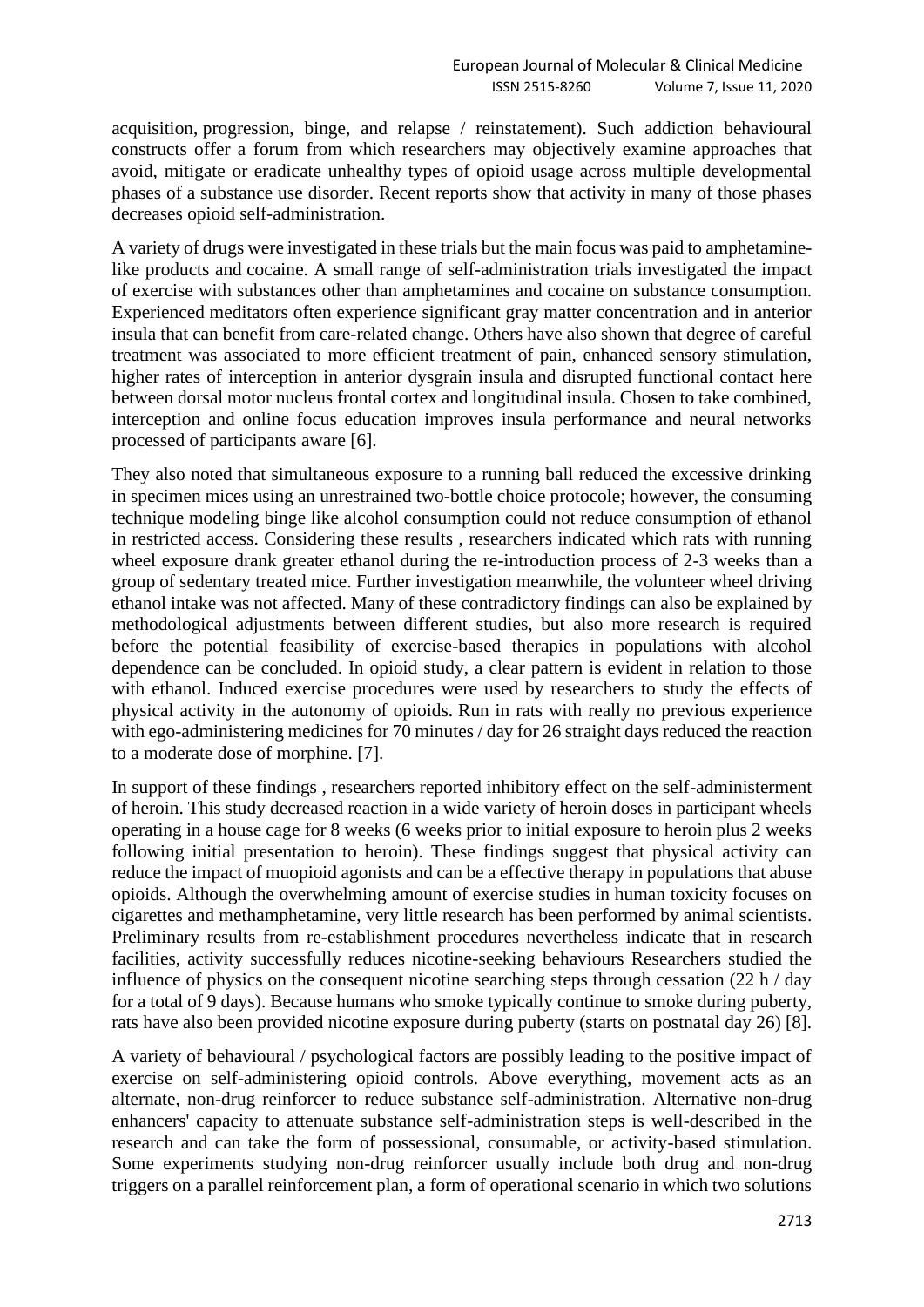are present concurrently and the participant decides whether to apply the actions to the two alternatives. It is necessary to remember that exercise was used as a reinforcer, the decrease in self-administration of drugs cannot simply be ascribed to having less time to self-administer the drug.

Test sessions have lasted for several hours or longer in all existing studies, and the cumulative time spent on both exercises was less than the session's total duration. Accordingly, this exercise has the ability to minimize drug usage and decrease drug self-administration which is due to a reduction in the overall intensity of the medication when both are active at the same time. Exercise can often decrease opioid self-administration by reducing the co-morbid risk factors correlated with conditions linked to alcohol usage. There is a wide body of evidence showing that activity in human communities decreases levels of stress and anxiety [9].

Accumulating data suggests that exercise activates several of the same signalling molecules and structures of neuro-anatomic that mediate the drugs' beneficial reinforcement impact. For starters, some medication self-administering neurotransmitters are modulated by both acute and chronic workout bursts. The beneficial reinforcement impact of multiple addiction medications, including antidepressants, stimulants, and alcohol, are partly regulated by rises in catecholamine dopamine production in the accumbens nucleus. Importantly, acute exercise bouts raise core dopamine amounts, and persistent exercise bouts change the production of many protein that bind dopamine. After a duration of abstinence, norepinephrine, another neurotransmitter with catecholamine, plays a vital function of relapse of substance usage. Preclinical studies say norepinephrine in animal models is essential for both stress-induced and cocaine-primed reinstatement. Exercise reduces the production of norepinephrine in the frontal cortex, and may help to attenuate depression and opioid involvement of re-establishment cycles.

There is an interest in understanding the neural mechanisms that typically encompass physical activity and their role in improving physical health. A series of researches have started to identify which functions of the brain are related to athletic performance. The insular cortex has been developed as part of the so called "national govt," i.e. the brain mechanisms which have been necessary to modulate the degree to which entities are influenced by athletic demands. Through active cycling and not passive cycling, unique, enhanced regional cerebral blood flow (RCBF) is recorded. Real activation of the insula as well as of the ACC was noticed during the workout. Last but not least, larger island rCBF was strongly correlated with predicted cycling speed and sugar levels changes. [10].

The central governor's framework for determining the effect of an interception on performance. In addition, the model is interpreted as a daily exercise, i.e. subjective perception of training period. Recently this model was extended to include a network of coordinated, efficient incoming signal and related inputs, intended to increase performance by reducing exhaustions and quality improvement in unpredictable peripheral incidents. At the start of the session, the fitness duration under homeostatic control limit can be determined with afferent data from various physiological processes and effect of environmental signals. It lets people stop the workout once they have achieved the required allowable maximum effort. With this model, the brain produces a complex representation of an expected effort, with the brain power continuously being measured to avoid an overcoming of appropriate types of depression effort.

# *Epidemiology of Prescription Drug Abuse:*

The growth of US opioid abuse in the mid-2000s has risen significantly and steadily since the late 1980s, as well as some plateaux have been at about 2,2–2,7 million a month since then.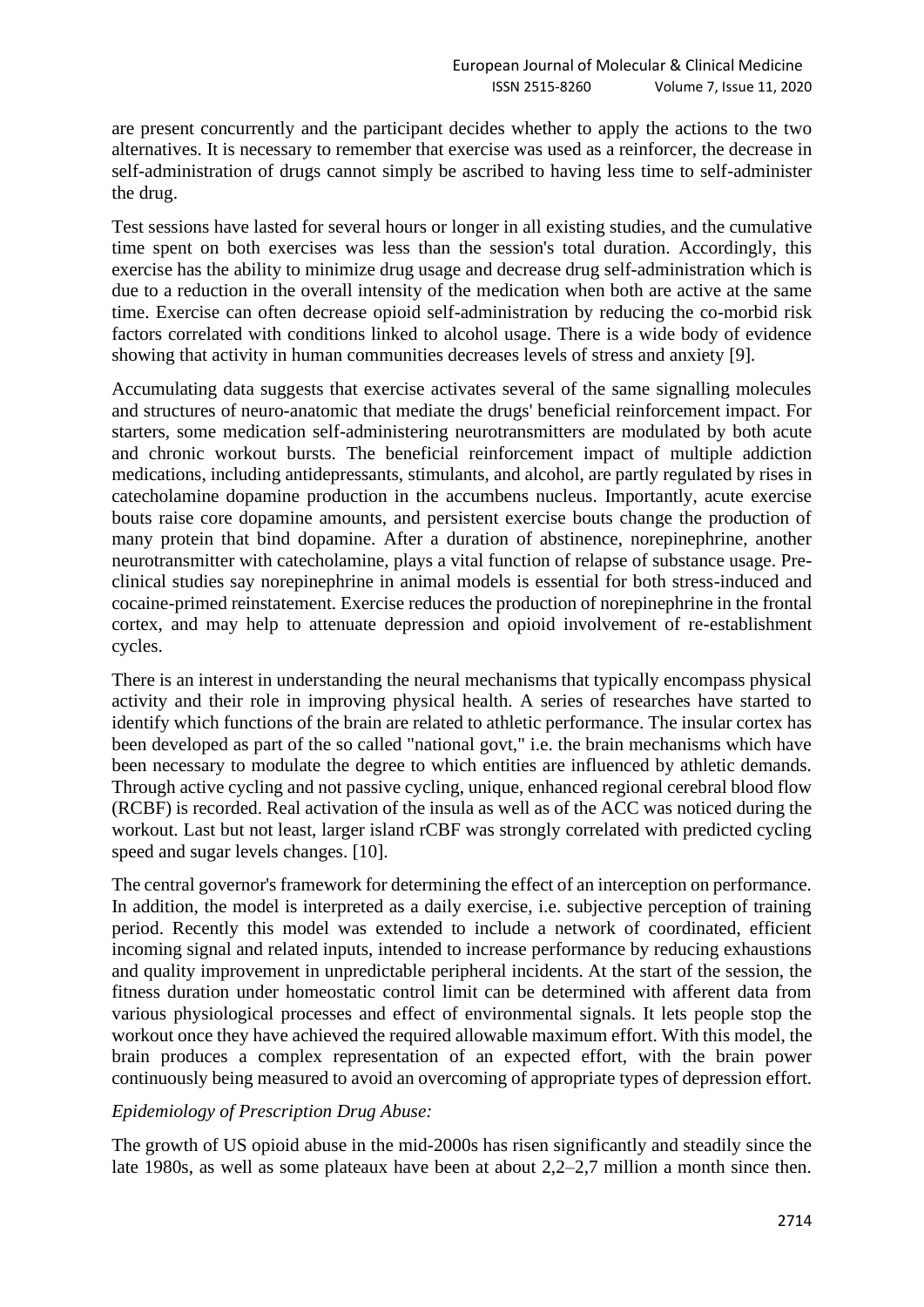Prescribed medications are now only second towards alcohol in 2013 in both illicit and substance use situations. In 2013, drugs were inferior mostly to alcohol. The most popular associated with prescription drugs, opioids, tend to be the largest contributor to these rises. The number of people who abused pharmaceutical drugs rose from 4.7 million in 1993 to almost 12.4 million in 2013 and the incidence of acceptance of medication for prescribed drug usage problems is now second only to alcohol. After heroin, tranquilizers (7 million users in 2014) and stimulants (3.2 million) are the most widely abused pharmaceutical medications in the USA. While more emphasis has been centered on the misuse of prescribed drugs and stimulants in both the scientific literature and the media, this issue includes the spectrum of psychotropic medications that could have reinforcing impact [11].

Investigator also conclude , for example, quetiapine was used in 19 percent of the patients in an opioid addiction treatment center that'd been sampled. Variations in concepts of opioid abuse and the prevalence of various types of prescribed drugs limit regional comparability. In countries such as New Zealand, Canada and India, major rates of opioid abuse abuse have also been recorded, as America remains an important gateway to international prescription medicine.

Prescription medications may be lawfully purchased and are available nearly exclusively in families, and are thus specific in significant respects in regards to both availability and understanding of harm than medicines acquired only unlawfully. Accordingly, the disparity between pharmaceutical and illegal drugs of the same type tends to be important. For example, cue-induced addiction tends to be less severe in those who misuse pharmaceutical drugs relative to those who misuse heroin and both categories might also have specific treatment responses. Researchers reported that the prescription opioid and heroin-using persons experience multiple life issues, with many relying on prescription drugs less worried about chronic illness, but more worried with drug usage compared to consumers of heroines. Students in college are much more likely to abuse stimulants than young adults in college who are not enrolled in a higher education that does not suit certain benefits, like cocaine [12].

#### *Treatment and Public Policy Considerations for Prescription Drug Abuse:*

Growing prescription and prescription drug-related drug use problems have contributed to a significant rise in medical needs. The awareness of opioid prescription services throughout 2002 to 2014 has risen between 250 and 400% in large-scale studies like that of the NSDUH and also the Healthcare Event Collection Study. Nonetheless, several of them are compatible with evidence on certain drug use disorders of prescribed substance usage will not receive care, so self-help is the most prevalent form of therapy pursued. There is thus a considerable need for research on the optimal treatment of this population, as well as barriers to access to treatment. Treatment findings regarding prescription drug use problems are few, however have concentrated on prescribed medication abuse in large part. The Prescription Opioid Addiction Treatment Study (POATS), the largest study of the treatment of prescription drugs to date; 645 patients were registered through 10 U.S. locations. Tests showed that few patients replied with buprenorphine - naloxone, consisting of a 3-week stabilization and 3-week taper, for a brief procedure. The course of treatment dramatically improved with extended treatment, including 14 weeks of stabilization of buprenorphine – naloxone (59%), but dropped to less than 8% after a second taper. Added medication to this research counselling has not led to enhanced results in relation to the management of medicines alone [13].

### **CONCLUSION**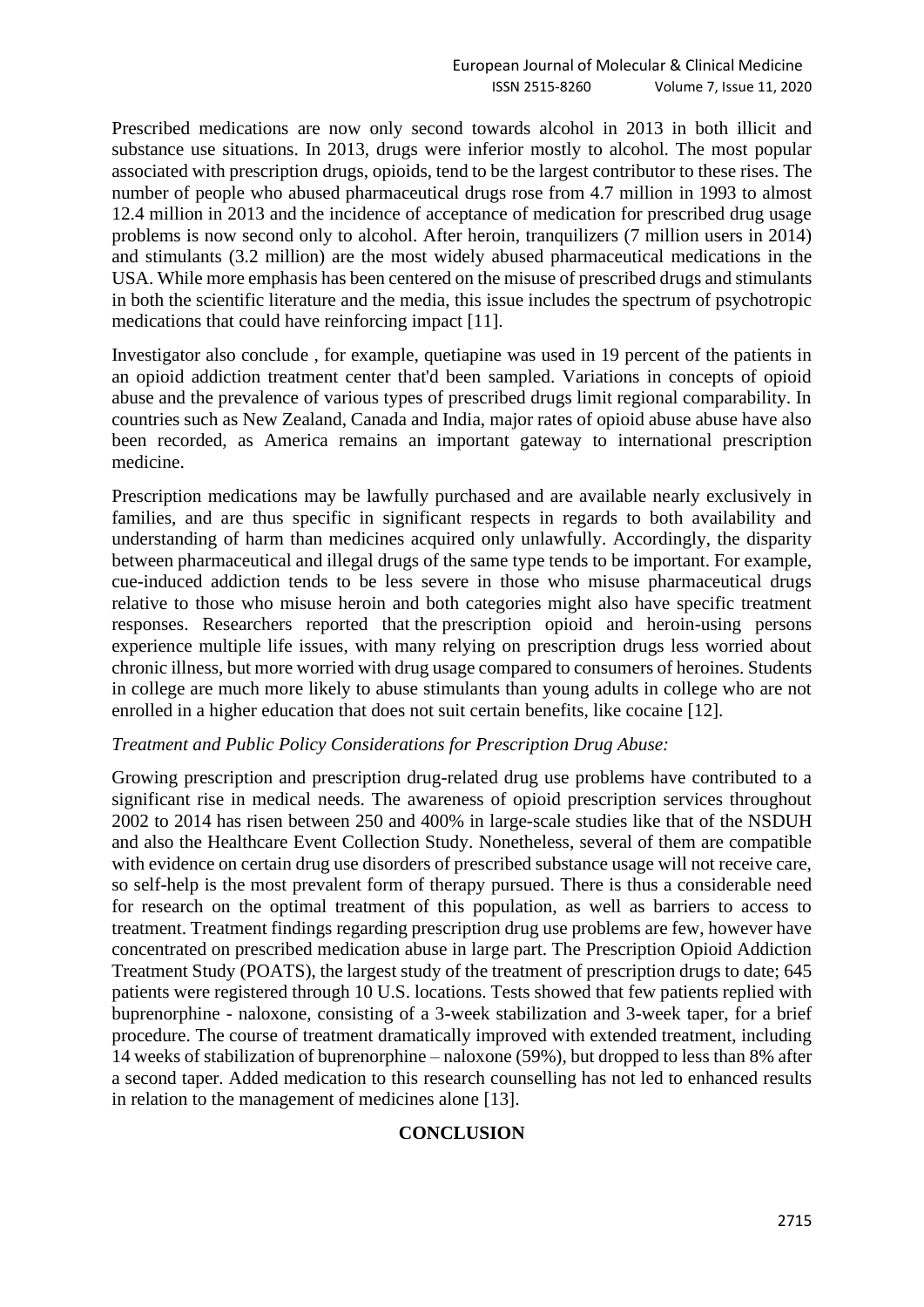The treatment and exercise must be seen as systematic methods for changing the approach / meaning behavior of a body predetermination mistake. This is important. For example , professional athletes with rigorous physical workouts tend to have ability to use predictive signals to modulate the insula 's response to violent interception. Others also show that mindfulness influences the effect of dorsal prefrontal cortex on insula activation in response to an interceptive awareness task. The two together results relate to the neurogenesis for the interoceptive connectivity of the neural circuits which is important.In action, mediation and action can modulate a circuit by adjusting the manner in which sensory pleasures predict a modified homeostasis such as cigarettes signals or the initiation of a drug relapse and enable them to take part in certain behaviors.

Education, however, helps to enhance complicated objectives and also directs the ACC to more relevant interesting indicators for the system. Meditative approaches stress that effect of current creeds on the interpretation of conditioned outputs, so the conceptual process involving the probabilistic representation of believed states can be changed as previously suggested. In action, with in sense of target states with a material benefit but aversive future consequences this may improve behavioral choices.Prospective therapeutic approaches that however continue to examine the precise cause of the restricted comportemental spectrum in people with disorders in substance use. In addition, there are some questions left unanswered about contemplation and practice 's impact on the neuronal pathways essential to opioid abuse recovery. Together, the clinical hypothesis of opioid intercepting and the mediation and fitness experiments give a valuable insight into developing alternative strategies for the advancement of substance abuse using neuroscience.

#### **REFERENCES**

- [1] National Institute on Drug Abuse, "Effective Treatment for Opioid Addiction," 2012.
- [2] National Institute on Drug Abuse, "Treatment approaches for drug addiction," *National Institutes of Health*, no. January. pp. 1–7, 2012.
- [3] O. Kobayashi, "Treatment approaches for synthetic drug addiction," *Nihon rinsho. Japanese journal of clinical medicine*, vol. 73, no. 9. pp. 1501–1505, 2015.
- [4] R. D. Weiss *et al.*, "Long-term outcomes from the National Drug Abuse Treatment Clinical Trials Network Prescription Opioid Addiction Treatment Study," *Drug Alcohol Depend.*, 2015, doi: 10.1016/j.drugalcdep.2015.02.030.
- [5] 6(1). http://doi.org/10.1186/s13613-015-0104-6 Deye, N., Vincent, F., Michel, P., Ehrmann, S., Da Silva, D., Piagnerelli, M., … Laterre, P.-F. (2016). Changes in cardiac arrest patientsâ€TM temperature management after the 2013 "TTM†trial: Results from an international survey. Annals of Intensive *et al.*, "Deep brain stimulation in the management of generalized dystonia culminating in life-threatening status dystonicus condition : A case-control study," *Stereotact. Funct. Neurosurg.*, 2012, doi: 10.1159/000342226.
- [6] C. Reardon and S. Creado, "Drug abuse in athletes," *Subst. Abuse Rehabil.*, 2014, doi: 10.2147/sar.s53784.
- [7] H. Naci and P. A. John, "Comparative effectiveness of exercise and drug interventions on mortality outcomes: Metaepidemiological study," *BMJ*, 2013, doi: 10.1136/bmj.f5577.
- [8] R. A. Brown *et al.*, "A preliminary, randomized trial of aerobic exercise for alcohol dependence," *J. Subst. Abuse Treat.*, 2014, doi: 10.1016/j.jsat.2014.02.004.
- [9] M. R. McCart, S. W. Henggeler, J. E. Chapman, and P. B. Cunningham, "System-level effects of integrating a promising treatment into juvenile drug courts," *J. Subst. Abuse Treat.*, 2012, doi: 10.1016/j.jsat.2011.10.030.
- [10] B. Madras and M. Kuhar, *The Effects of Drug Abuse on the Human Nervous System*. 2013.
- [11] R. D. Weiss and V. Rao, "The Prescription Opioid Addiction Treatment Study: What have we learned," *Drug and Alcohol Dependence*. 2017, doi: 10.1016/j.drugalcdep.2016.12.001.
- [12] R. K. McHugh, S. Nielsen, and R. D. Weiss, "Prescription drug abuse: From epidemiology to public policy," *J. Subst. Abuse Treat.*, 2015, doi: 10.1016/j.jsat.2014.08.004.